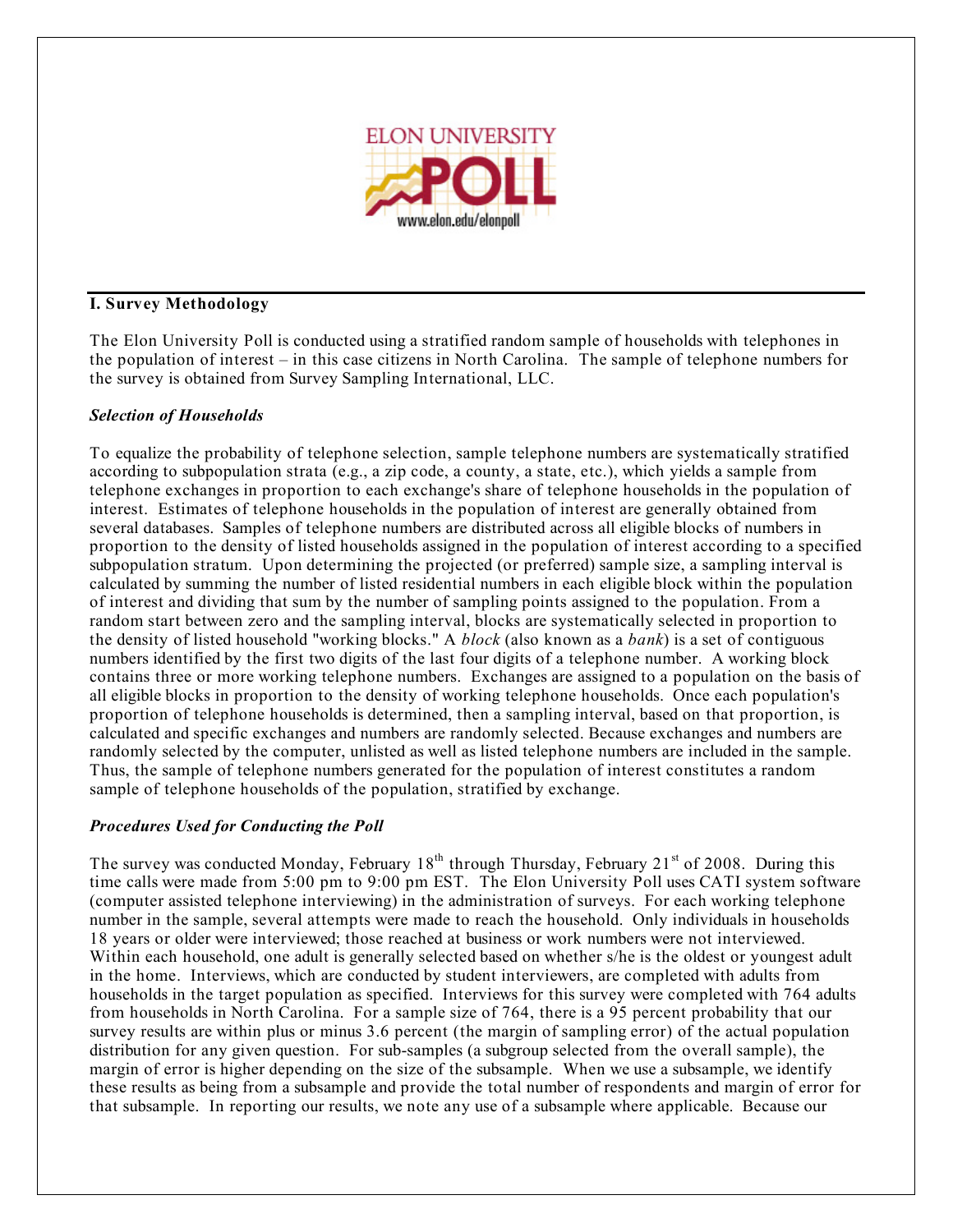surveys are based on probability sampling, there are a variety of factors that prevent these results from being perfect, complete depictions of the population; the foremost example is that of margin of sampling error (as noted above). With all probability samples, there are theoretical and practical difficulties estimating population characteristics (or parameters). Thus, while efforts are made to reduce or lessen such threats, sampling error as well as other sources of error – while not all inclusive, examples of other error effects are non-response rates, question order effects, question wording effects, etc. – are present in surveys derived from probability samples.

### *Questions and Question Order*

The Elon University Poll provides the questions as worded and the order in which these questions are administered (to respondents). Conspicuous in reviewing some questions is the "bracketed" information. Information contained within brackets  $(\lceil \rceil)$  denotes response options as provided in the question; this bracketed information is rotated per question to ensure that respondents do not receive a set order of response options presented to them, which also maintains question construction integrity by avoiding respondent acquiescence based on question composition. Some questions used a probe maneuver to determine a respondent's intensity of perspective. Probe techniques used in this questionnaire mainly consist of asking a respondent if their response is more intense than initially provided. For example, upon indicating whether s/he is satisfied or dissatisfied, we asked the respondent "would you say you are very ". This technique is employed in some questions as opposed to specifying the full range of choices in the question. Though specifying the full range of options in questions is a commonly accepted practice in survey research, we sometimes prefer that the respondent determine whether their perspective is stronger or more intense for which the probe technique used. Another method for acquiring information from respondents is to ask an "open-ended" question. The open-ended question is a question for which no response options are provided, i.e., it is entirely up to the respondent to provide the response information.

#### *The Elon University Poll*

The Elon University Poll is conducted under the auspices of the Center for Public Opinion Polling (Hunter Bacot, Director), which is a constituent part of the Institute for Politics and Public Affairs (George Taylor, Director); both these organizations are housed in the department of political science at Elon University. These academic units are part of Elon College, the College of Arts and Sciences at Elon University, which is under the direction of Dr. Steven House (Dean). The Elon University administration, led by Dr. Leo Lambert, President of the university, fully support the Elon University Poll as part of its service commitment to state, regional, and national constituents. Dr. Hunter Bacot, a professor in the department of political science, directs the Elon University Poll. Elon University students administer the survey as part of the University's commitment to experiential learning where "students learn through doing."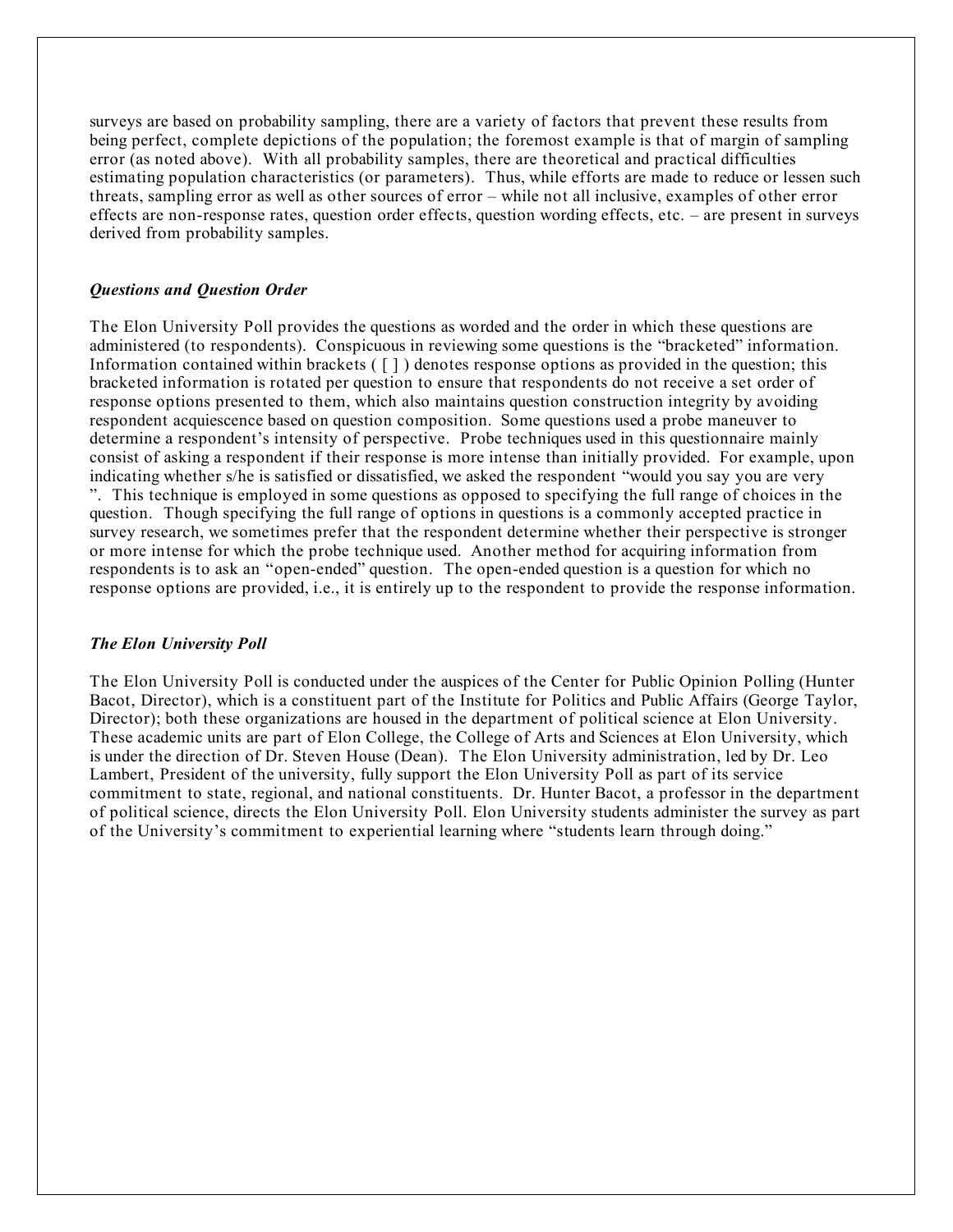# **II. Survey Instrument and Percent Distributions by Question**

**Interviews were completed with 764 adults from households in the North Carolina. For a** sample size of 764, there is a 95 percent probability that our survey results are within plus or **minus 3.6 percent (the margin of sampling error) of the actual population distribution for any given question. Data are weighted to reflect the adult population in terms of gender.**

| About the Codes appearing in Questions and Responses |                                                                                                                                                                                                                                                                                                                                                                                                                                                                   |  |  |  |
|------------------------------------------------------|-------------------------------------------------------------------------------------------------------------------------------------------------------------------------------------------------------------------------------------------------------------------------------------------------------------------------------------------------------------------------------------------------------------------------------------------------------------------|--|--|--|
|                                                      |                                                                                                                                                                                                                                                                                                                                                                                                                                                                   |  |  |  |
| <b>Response Options not offered</b>                  | Response options are not offered to the person taking the<br>survey (respondent), but are included in the question as asked<br>(and usually denoted by brackets, []). Response options are<br>generally offered only for demographic questions<br>((background characteristic, e.g., age, education, income,<br>$etc.$ ).                                                                                                                                         |  |  |  |
| v = volunteered response                             | Respondents volunteer response option. As response<br>options are not offered to those taking the survey, some<br>respondents offer or volunteer response options. Though<br>not all volunteered options can be anticipated, the more<br>common options are noted.                                                                                                                                                                                                |  |  |  |
| $p =$ probed response                                | Respondents self-place in this option or category. A probe<br>maneuver is used in questions to allow the respondent to<br>indicate whether her/his response is more intense than<br>initially provided for in the choices appearing in the<br>question. For example, on probe questions the interviewer,<br>upon a respondent indicating that she/he is satisfied (or<br>dissatisfied), is instructed to ask him/her "Would you say you<br>are "very satisfied"?" |  |  |  |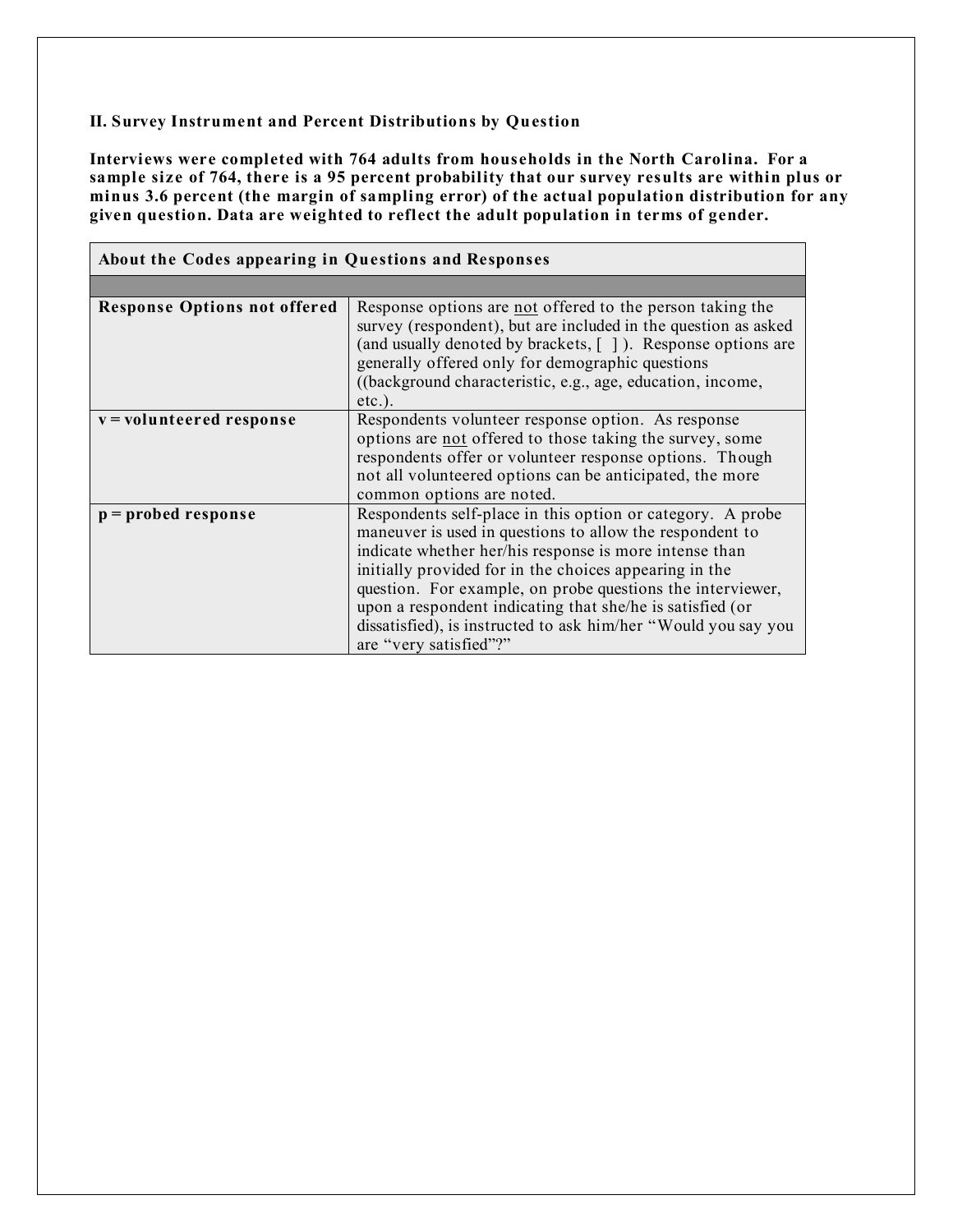|                                                   | Percent   |
|---------------------------------------------------|-----------|
| <b>ECONOMY</b>                                    | 29.4      |
| ELEMENTARY & SECONDARY EDUCATION                  | 12.4      |
| ENVIRONMENT & ENERGY (includes drought)           | 10.3      |
| <b>TAXES</b>                                      | 7.4       |
| <b>IMMIGRATION</b>                                | 6.7       |
| PUBLIC ASSISTANCE/ MEDICAID OR<br><b>MEDICARE</b> | 5.6       |
| <b>TRAFFIC &amp; ROAD CONSTRUCTION</b>            | 2.9       |
| ECONOMIC DEVELOPMENT                              | 2.0       |
| <b>GAS PRICES</b>                                 | 1.9       |
| <b>HEALTH CARE</b>                                | 1.7       |
| <b>WAR IN IRAQ</b>                                | 1.7       |
| <b>CRIME &amp; DRUGS</b>                          | 1.0       |
| <b>FAMILY VALUES &amp; MORALS</b>                 | $6 \cdot$ |
| UNIVERSITY SYSTEM                                 | .5        |
| <b>TOLL ROADS</b>                                 | .3        |
| <b>OTHER</b>                                      | 8.6       |
| DON T KNOW (v)                                    | 6.8       |
| Total (764; +/- 3.6)                              | 100.0     |

First, I would like to know what you think is the most important issue facing the state? (open ended)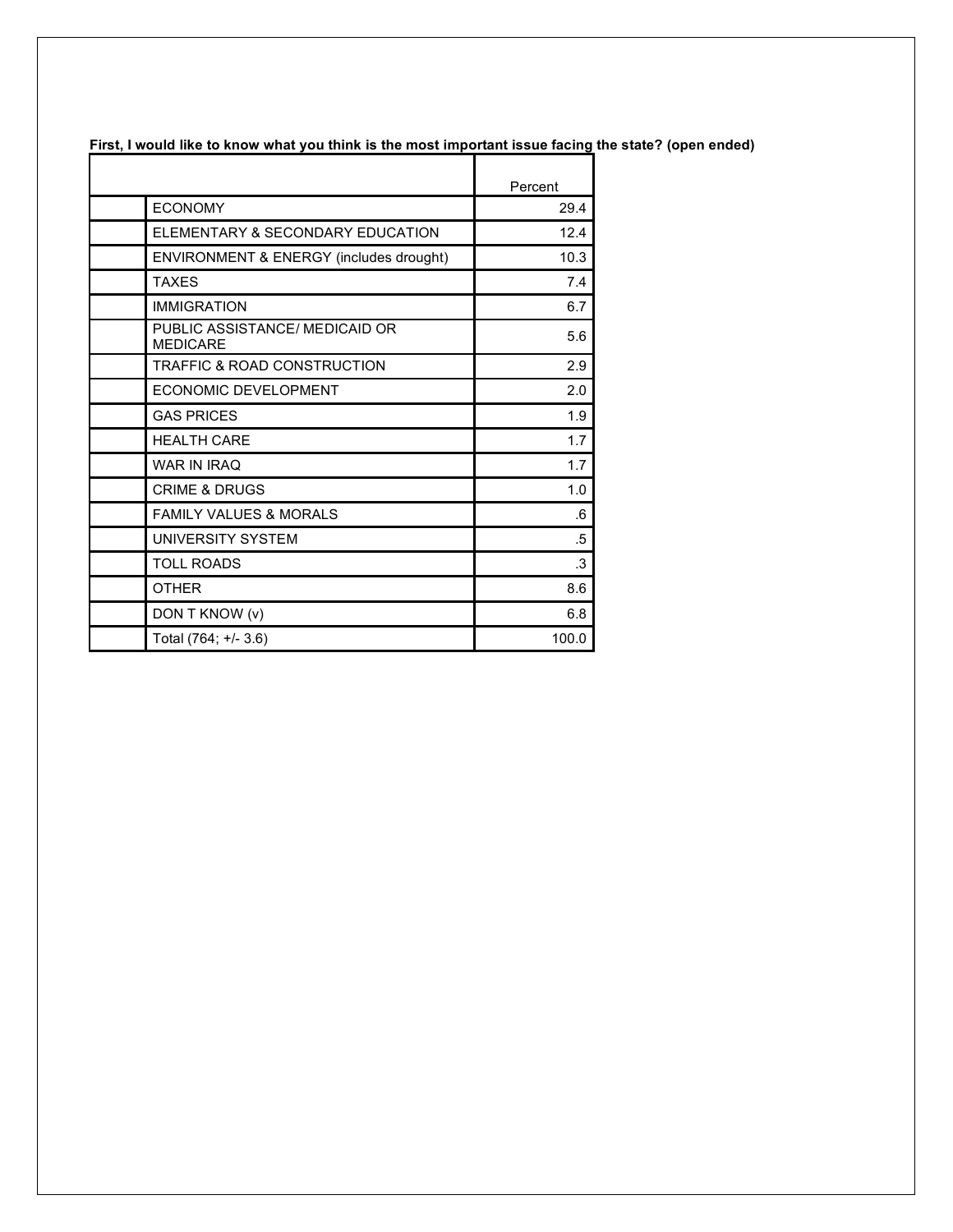Since we're talking about issues, I'd like to know how some issues [may or may not] affect your votes in the upcoming primaries in North Carolina . . . I'm going to read you a list of issues and I'd like for you to tell me whether the issue [will **influence or will not influence] your vote, or have you not given it any thought?**

> **If respondent indicates that the issue** *will* **influence his/her vote, a follow-up question about which election the issue will influence his/her vote is asked:**

| <b>ISSUE</b>                | <b>Will Not</b><br><b>Influence</b> | Will<br><b>Influence</b> | <b>Have Not Given</b><br>It Any Thought | Don't<br>Know | <b>Percent Indicating It Would</b><br><b>Influence Election for:</b> |                            |                  |
|-----------------------------|-------------------------------------|--------------------------|-----------------------------------------|---------------|----------------------------------------------------------------------|----------------------------|------------------|
|                             |                                     |                          |                                         |               | Governor                                                             | <b>US</b><br><b>Senate</b> | <b>President</b> |
| <b>EDUCATION</b>            | 18.4                                | 71.1                     | 8.0                                     | 2.4           | 54.9                                                                 | 40.9                       | 49.4             |
| <b>IMMIGRATION</b>          | 19.0                                | 72.7                     | 5.3                                     | 3.0           | 41.3                                                                 | 42.4                       | 62.2             |
| <b>HEALTH CARE COSTS</b>    | 15.2                                | 79.0                     | 3.4                                     | 2.4           | 46.2                                                                 | 46.1                       | 67.1             |
| <b>TRANSPORTATION</b>       | 44.1                                | 39.1                     | 13.0                                    | 3.8           | 31.0                                                                 | 18.1                       | 19.3             |
| <b>POLITICAL CORRUPTION</b> | 22.6                                | 64.1                     | 8.9                                     | 4.4           | 44.5                                                                 | 41.3                       | 50.2             |
| <b>IRAQ WAR</b>             | 15.3                                | 78.9                     | 2.0                                     | 3.7           | 25.3                                                                 | 33.8                       | 71.1             |
| <b>TAXES</b>                | 15.7                                | 79.6                     | 2.3                                     | 2.4           | 55.5                                                                 | 51.0                       | 65.0             |
| <b>ECONOMY</b>              | 11.6                                | 83.3                     | 2.7                                     | 2.4           | 53.0                                                                 | 51.7                       | 70.4             |
| <b>FAMILY VALUES</b>        | 29.7                                | 62.8                     | 4.6                                     | 2.9           | 45.5                                                                 | 40.6                       | 51.0             |
| Total (764; +/- 3.6)        |                                     |                          |                                         |               |                                                                      |                            |                  |

*"Which election will this influence your vote in -- Governor, US Senate, or President?"* **(respondent can select any or all election races in which the issue will influence her/his vote)**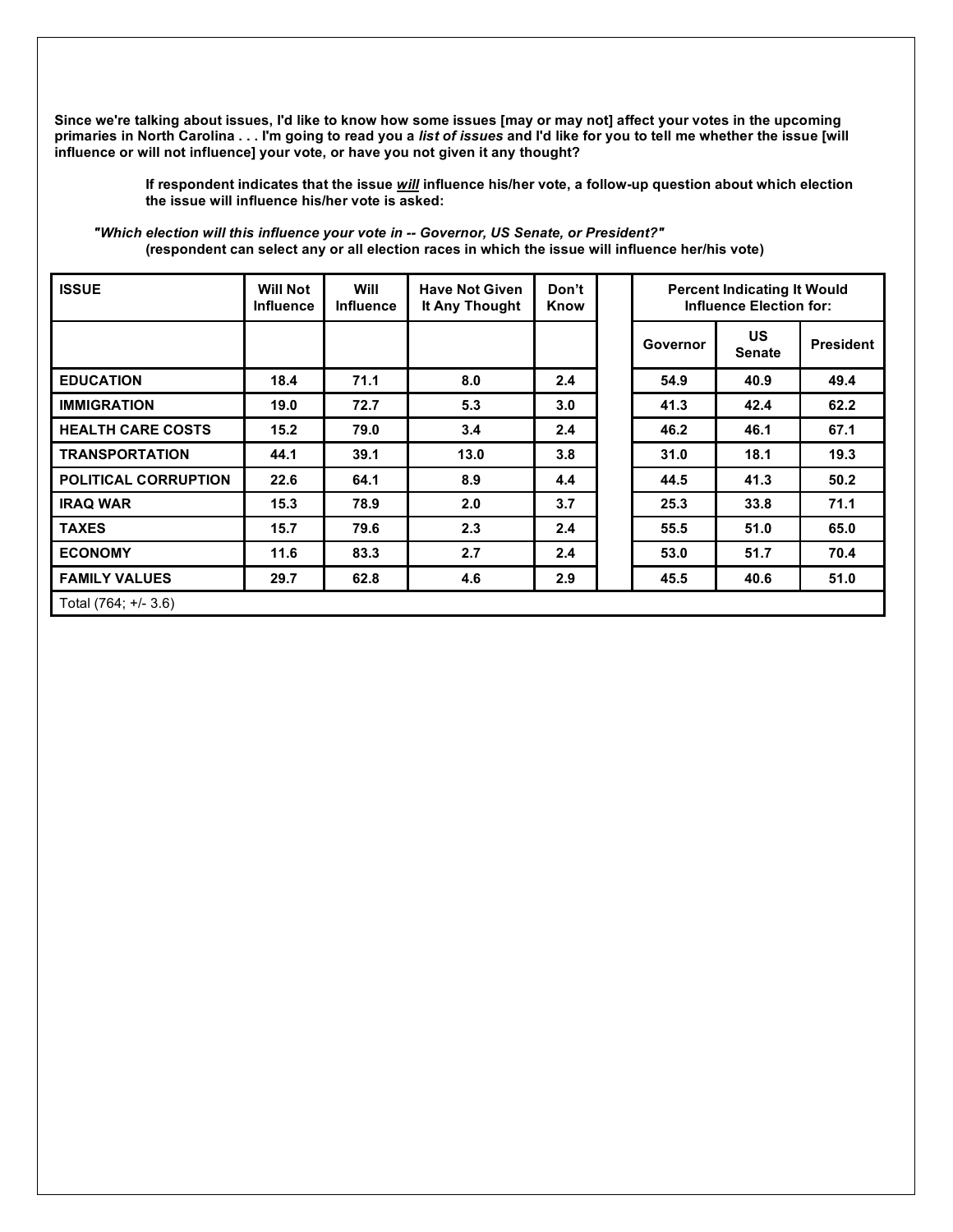#### **Which party will you likely support in the next presidential election?**

|                       | Percent |
|-----------------------|---------|
| <b>DEMOCRATIC</b>     | 40.2    |
| <b>REPUBLICAN</b>     | 35.1    |
| TOO EARLY TO TELL (v) | 14.5    |
| OTHER (v)             | 3.5     |
| DON T KNOW (v)        | 5.7     |
| REFUSED (v)           | 1.0     |
| Total (764; +/- 3.6)  | 100.0   |

**if Democrat, skip to Democratic questions; if Republican, skip to Republican questions; all others skip to next set of questions**

> **Which of the following Democratic candidates are you planning to support at this time? [candidate names rotated randomly: Hillary Clinton, Barack Obama]**

|                        | Percent |
|------------------------|---------|
| <b>HILLARY CLINTON</b> | 30.6    |
| <b>BARACK OBAMA</b>    | 45.3    |
| TOO EARLY TO TELL (v)  | 18.1    |
| OTHER (v)              | 1.0     |
| DON T KNOW (v)         | 3.8     |
| REFUSED (v)            | 1.2     |
| Total (N=307; +/-5.71) | 100.0   |

**Which of the following Republican candidate are you planning to support at this time? [candidate names rotated randomly: Mike Huckabee, John McCain, Ron Paul]**

|                         | Percent |
|-------------------------|---------|
| <b>MIKE HUCKABEE</b>    | 24.0    |
| <b>JOHN MCCAIN</b>      | 62.1    |
| <b>RON PAUL</b>         | 2.8     |
| TOO EARLY TO TELL (v)   | 6.1     |
| OTHER (v)               | 1.2     |
| DON T KNOW (v)          | 3.4     |
| REFUSED (v)             | .3      |
| Total (N=268; +/- 6.11) | 100.0   |